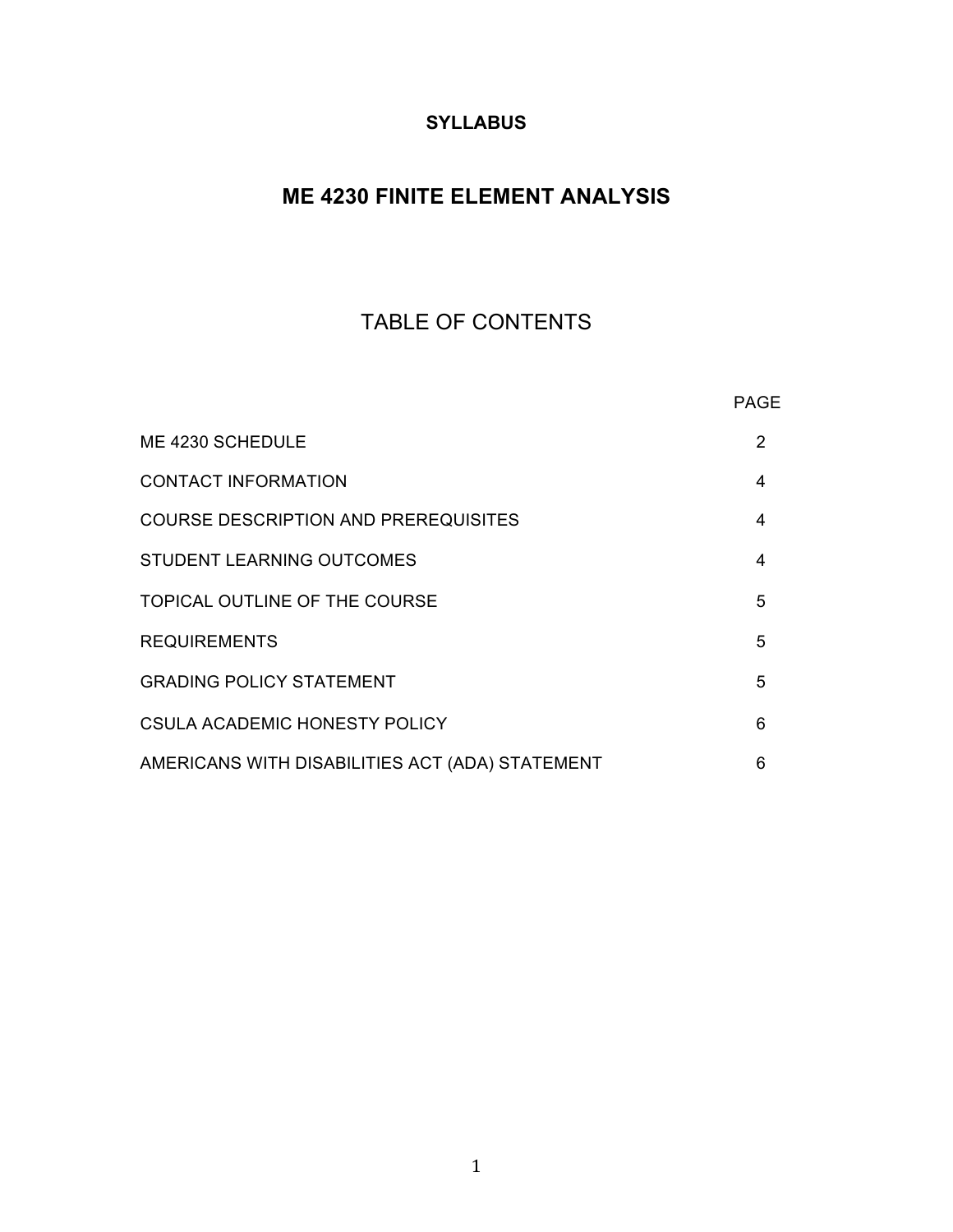## **Finite Element Analysis**

Text: *A First Course in the Finite Element Method*, Daryl L. Logan, Sixth Ed., Cengage, 2017.

| Week           | <b>Date</b> | <b>Topics</b>                        | <b>Problems</b>           |
|----------------|-------------|--------------------------------------|---------------------------|
| $\mathbf 1$    | Aug. 22     | Chpt. 1, Tapered Bar<br>Problem      | 1.7, 1.8, 1.11, 1.13      |
|                | Aug. 24     | Chpt. 2                              | 2.1, 2.2                  |
| $\overline{2}$ | Aug. 29     | Chpt. 2                              | 2.4, 2.15                 |
|                | Aug. 31     | Chpt. 2, App. A                      | 2.18 (b), (c), 2.20, 2.22 |
| 3              | Sept. 5     | App. A                               |                           |
|                | Sept. 7     | Chpt. 3, App. B                      | 3.1, 3.9, 3.12            |
| 4              | Sept. 12    | Chpt. 3, Mathcad                     | $3.15$ (b), (d), $3.22$   |
|                | Sept. 14    | Chpt. 3                              | 3.28, 3.32, 3.43          |
| 5              | Sept. 19    | Chpt. 3                              | 3.50, 3.56                |
|                | Sept. 21    | Patran/Nastran<br>Problem 3.22       |                           |
| 6              | Sept. 26    | Patran/Nastran<br><b>Tapered Bar</b> |                           |
|                | Sept. 28    | Midterm                              |                           |
| $\overline{7}$ | Oct. 3      | Chpt. 4                              | 4.3, 4.7                  |
|                | Oct. 5      | Chpt. 4                              | 4.10, 4.23                |
| 8              | Oct. 10     | Chpts. 4, 5                          | 4.26, 4.43                |
|                | Oct. 12     | Chpt. 5                              | 5.2, 5.3, 5.5             |
| 9              | Oct. 17     | Chpt. 5                              | 5.31, 5.35                |
|                | Oct. 19     | Chpt. 5                              | 5.51, 5.52                |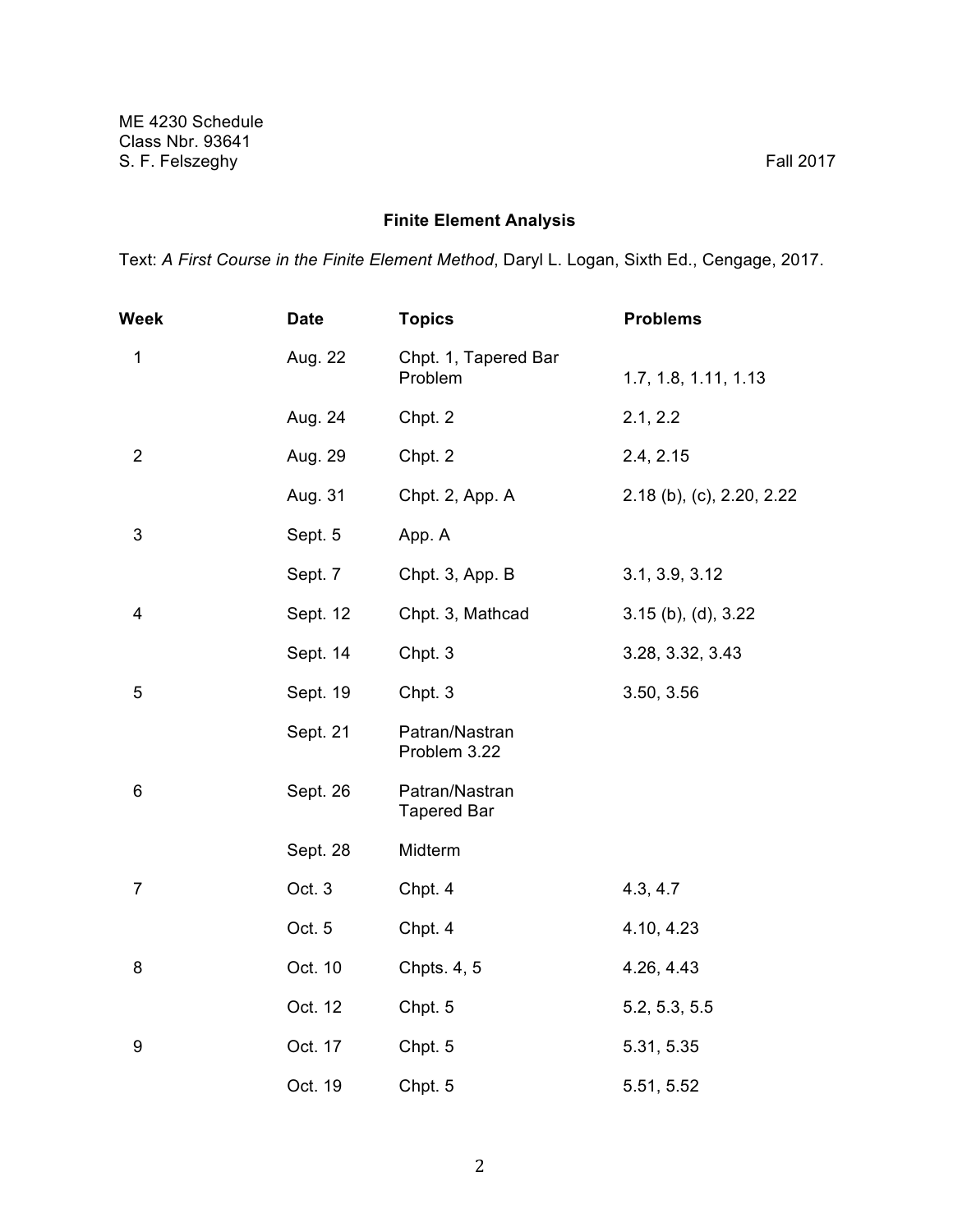| 10 | Oct. 24        | Chpts. 5, 6     |                     |
|----|----------------|-----------------|---------------------|
|    | Oct. 26        | Chpt. 6         | $6.1, 6.3$ (a), (b) |
| 11 | Oct. 31        | Chpt. 6         | 6.11, 6.13          |
|    | Nov. 2         | Chpt. 6, 7      | $6.14$ (a), (c)     |
| 12 | Nov. 7         | Chpt. 7         | 7.1, 7.2            |
|    | Nov. 9         | Midterm         |                     |
| 13 | Nov. 14        | Chpt. 7         | 7.15, 7.26          |
|    | Nov. 16        | <b>Chpt. 13</b> | 13.1, 13.4          |
| 14 | Nov. 21        | <b>Chpt. 13</b> | 13.20, 13.21        |
| 15 | <b>Nov. 28</b> | <b>Chpt. 13</b> |                     |
|    | Nov. 30        | Patran/Nastran  |                     |

FINAL EXAM: Tuesday, Dec. 5, 3:40 p.m. - 5:40 p.m.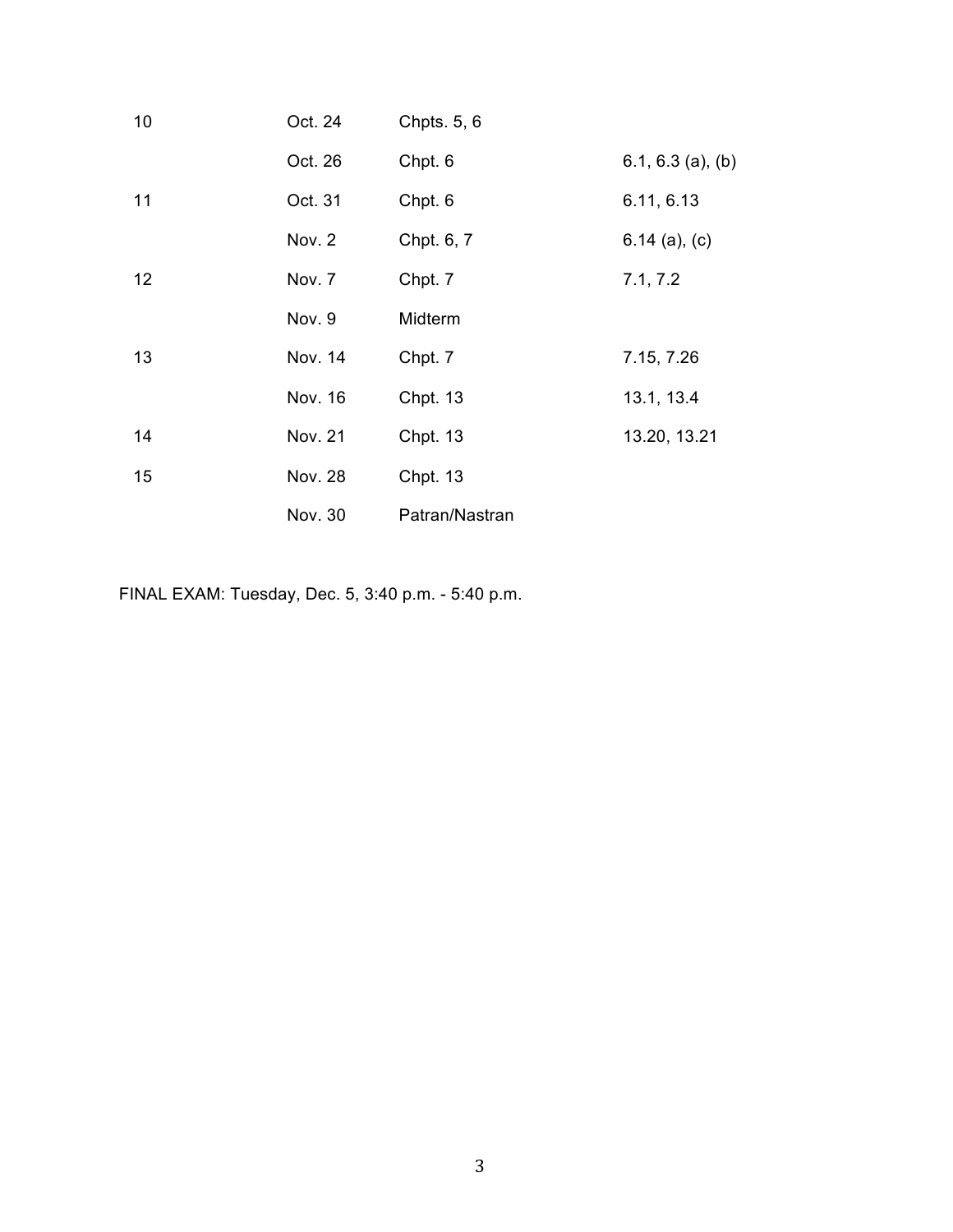#### CONTACT INFORMATION

Stephen Felszeghy sfelsze@calstatela.edu Phone: (626) 869-6135 Voicemail and text Office Hours: Library (South) - Palmer Wing 2097, TuTh 3:15 - 4:00 p.m.

#### COURSE DESCRIPTION AND PREREQUISITES

Prerequisites: CE/ME 2120 (Matrix Algebra for Engineers), ME 2800 (Numerical Methods for Engineers), MATH 2150 (Differential Equations), Corequisites: ME 3060 (Heat Transfer I), ME 3230 (Machine Design I). Derivation of element stiffness matrices for spring, bar, beam, and constant-strain triangle elements, from energy principles. Application to trusses and frames. Steady-state heat transfer. Use of finite element method software.

IMPORTANT message from ME Dept. Chair: Beginning in Fall 2018, **all** ME courses will require a C or better grade for all prerequisites. This is a new requirement for some ME courses (others already require a C or better as indicated in the 2017-18 Catalog). For courses where this is a new requirement, this requirement will be enforced for prerequisites that are taken during Fall 2017 and after.

#### STUDENT LEARNING OUTCOMES

- Ability to carry out the conceptual and computational steps followed in the displacement, or stiffness, approach, within the finite element method (FEM), to model bodies and simulate deformation processes.
- Ability to carry out analogous steps for steady-state heat transfer.
- Ability to derive element stiffness matrices for linearly elastic spring, bar, beam, and constant-strain triangle elements, from the principle of stationary potential energy.
- Ability to assemble element stiffness matrices to represent three-dimensional trusses, two-dimensional frames, and plates.
- Ability to formulate loads and boundary conditions for truss and frame structures, and plane-strain and plane-stress problems, and incorporate them into the governing force-displacement matrix equations.
- Ability to solve the governing force-displacement matrix equations, by hand calculations, or with mathematical software, or commercial FEM software.
- Ability to extract element stress information.
- Awareness of the complexities and limitations of the finite element method.
- Ability to solve steady-state heat transfer problems with commercial FEM software.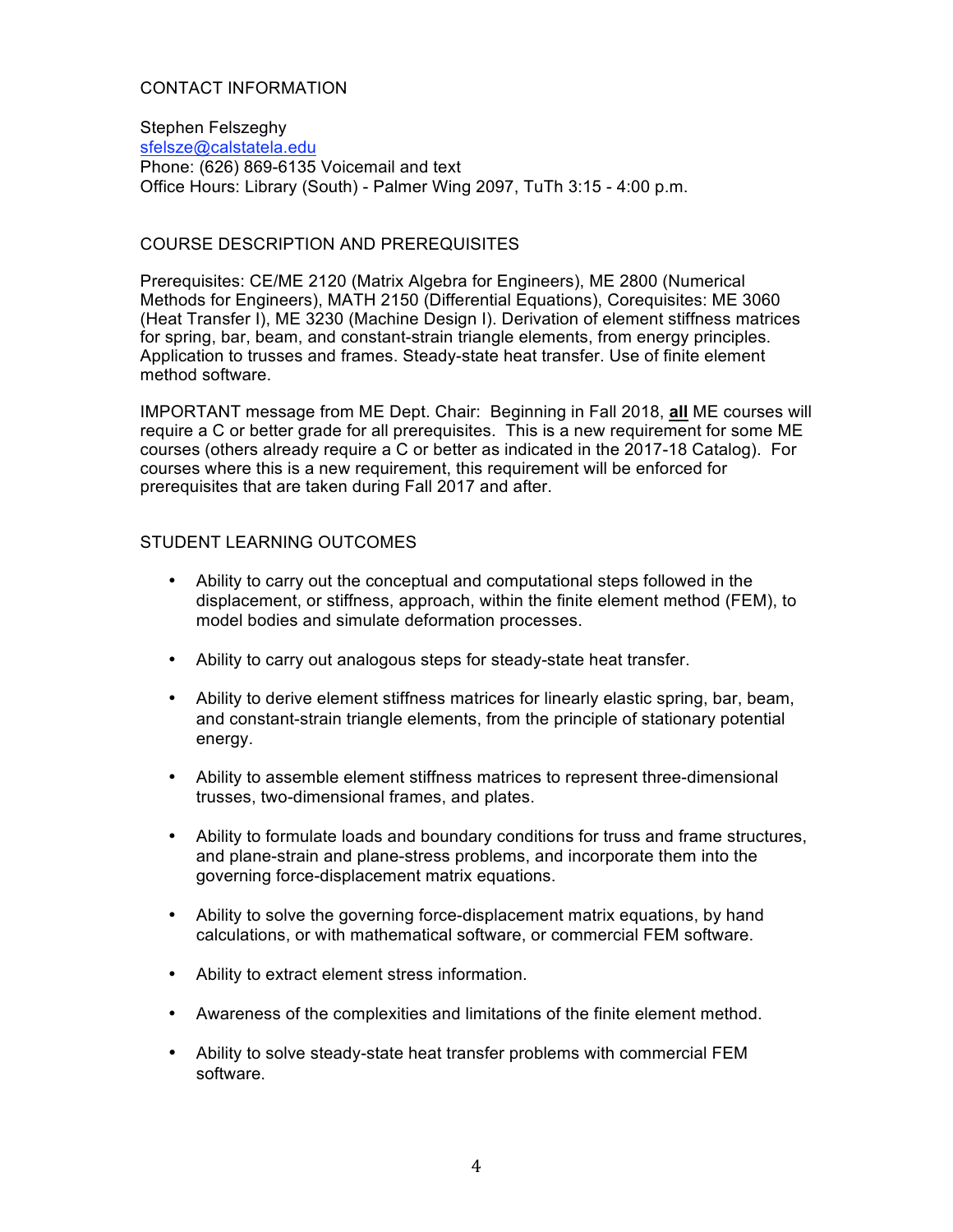#### TOPICAL OUTLINE OF THE COURSE

- History, applications, advantages, and limitations of FEM. The analytical steps of FEM. Computer Programs for FEM.
- Introduction to the Stiffness (Displacement) Method
- Development of Truss Equations
- Development of Beam Equations
- Development of Frame Equations
- Two-Dimensional Elements
- Modeling Guidelines Using the Constant-Strain Triangle Element as an Example
- Steady-State Heat Transfer

#### REQUIREMENTS

The course will be taught as a classroom-based lecture course with the exception of a few class meetings that will be held in a computer lab. There will be two midterm exams and a final exam.

The lectures will serve as the primary source of information for learning the underlying theory of the finite element method. You are expected also to read and study the textbook chapter sections assigned and listed in this syllabus. Because the new edition of the textbook is very expensive, it is acceptable if you buy an older used edition of the textbook. For this reason, pdf copies of the assigned homework problems from the new sixth edition of the textbook will be posted on Moodle. Note that problems in the sixth edition differ sometimes from the problems in the older editions.

You are expected to turn in to the instructor the solutions to the homework problems at the second class meeting following the date, shown on the syllabus, when the problems were assigned. This rule may be waived when the homework problems become difficult or lengthy.

#### GRADING POLICY STATEMENT

This grading policy statement explains how your letter grade will be determined at the conclusion of this course.

At the conclusion of this course a numerical grade will be computed for you first. This grade will be calculated from the following formula:

> Course grade =  $20\% \times$  (First Midterm Grade in %) + 20% × (Second Midterm Grade in %) + 20% × (Homework Grade in %) + 40% × (Final Exam Grade in %).

The course grades for the entire class will then be plotted on a scale from 0 to 100%. Almost always, the student who earns the highest numerical grade will get an A. The range of the course grades will determine the lowest letter grade. For example, if the